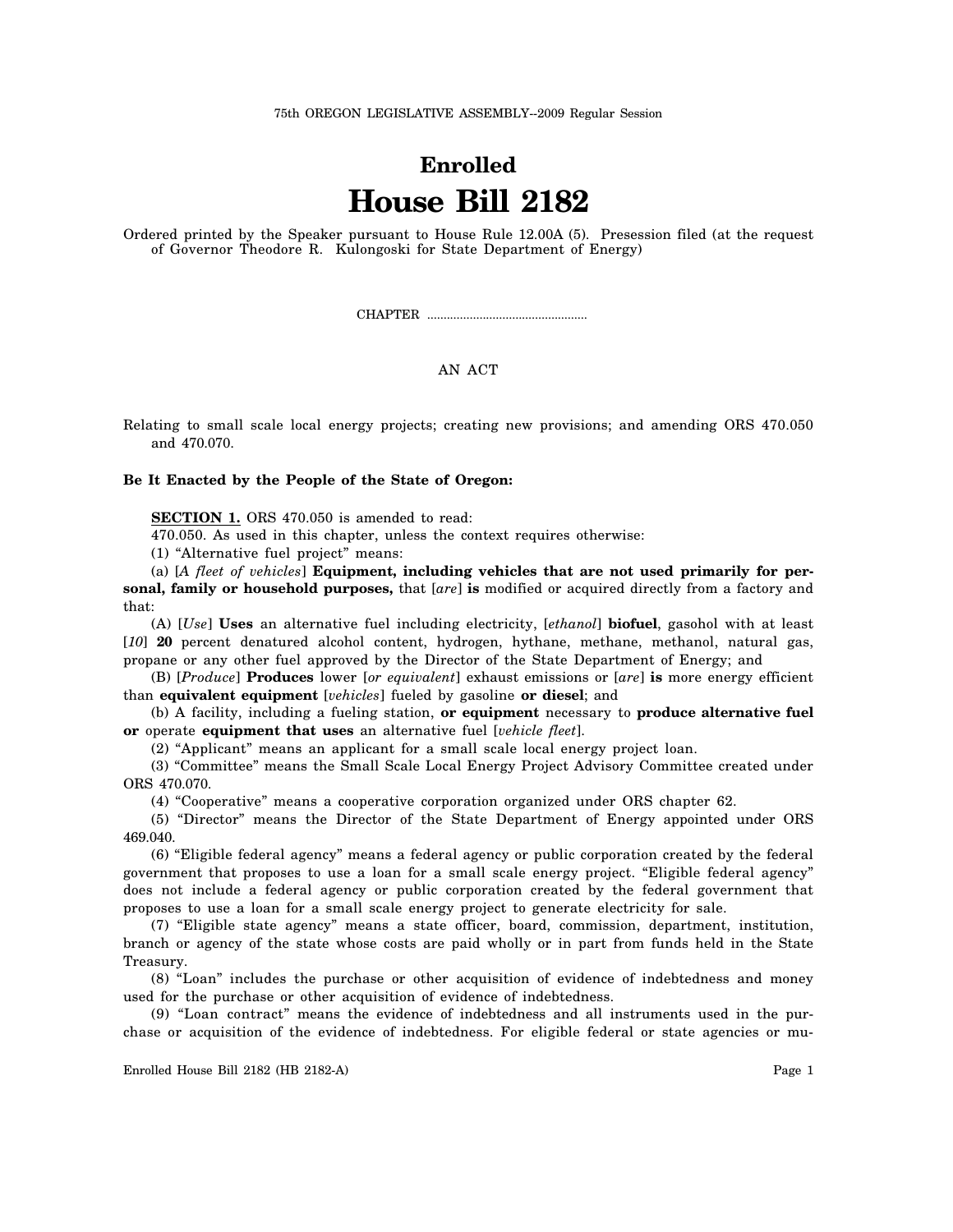nicipal corporations that are tax exempt entities, a loan contract may include a lease purchase agreement with respect to personal property.

(10) "Loan fund" means the Small Scale Local Energy Project Loan Fund created by Article XI-J of the Oregon Constitution.

(11) "Municipal corporation" has the meaning given in ORS 297.405 and also includes any Indian tribe or authorized Indian tribal organization or any combination of two or more of these tribes or organizations acting jointly in connection with a small scale local energy project.

(12) "Oregon business" means a sole proprietorship, partnership, company, cooperative, corporation or other form of business entity that is organized or authorized to do business under Oregon law for profit.

(13) "Recycling project" means a facility or equipment that converts waste into a new and usable product.

(14) "Small business" means:

(a) An Oregon business that is:

(A) A retail or service business employing 50 or fewer persons at the time the loan is made; or (B) An industrial or manufacturing business employing 200 or fewer persons at the time the loan is made; or

(b) An Oregon subsidiary of a sole proprietorship, partnership, company, cooperative, corporation or other form of business entity for which the total number of employees for both the subsidiary and the parent sole proprietorship, partnership, company, cooperative, corporation or other form of business entity at the time the loan is made is:

(A) Fifty or fewer persons if the subsidiary is a retail or service business; and

(B) Two hundred or fewer if the subsidiary is an industrial or manufacturing business.

(15) "Sinking fund" means the Small Scale Local Energy Project Administration and Bond Sinking Fund created in ORS 470.300.

(16) "Small scale local energy project" means:

(a) A system, mechanism or series of mechanisms located primarily in Oregon that directly or indirectly uses or enables the use of, by the applicant or another person, renewable resources including, but not limited to, solar, wind, geothermal, biomass, waste heat or water resources to produce energy, including heat, electricity and substitute fuels, to meet a local community or regional energy need in this state;

(b) A system, mechanism or series of mechanisms located primarily in Oregon or providing substantial benefits to Oregon that directly or indirectly conserves energy or enables the conservation of energy by the applicant or another person, including energy used in transportation;

(c) A recycling project;

(d) An alternative fuel project;

(e) An improvement that increases the production or efficiency, or extends the operating life, of a system, mechanism, series of mechanisms or project otherwise described in this subsection, including but not limited to restarting a dormant project;

(f) A system, mechanism or series of mechanisms installed in a facility or portions of a facility that directly or indirectly reduces the amount of energy needed for the construction and operation of the facility and that meets the sustainable building practices standard established by the State Department of Energy by rule; or

 $(g)$  A project described in paragraphs (a) to (f) of this subsection, whether or not the existing project was originally financed under this chapter, together with any refinancing necessary to remove prior liens or encumbrances against the existing project.

(h) A project described in paragraphs (a) to (g) of this subsection that conserves energy or produces energy by generation or by processing or collection of a renewable resource.

**SECTION 2.** ORS 470.070 is amended to read:

470.070. (1) The Director of the State Department of Energy shall appoint a Small Scale Local Energy Project Advisory Committee to review applications made under ORS 470.060 and rules adopted under ORS 470.080, and make recommendations thereon to the director.

Enrolled House Bill 2182 (HB 2182-A) Page 2